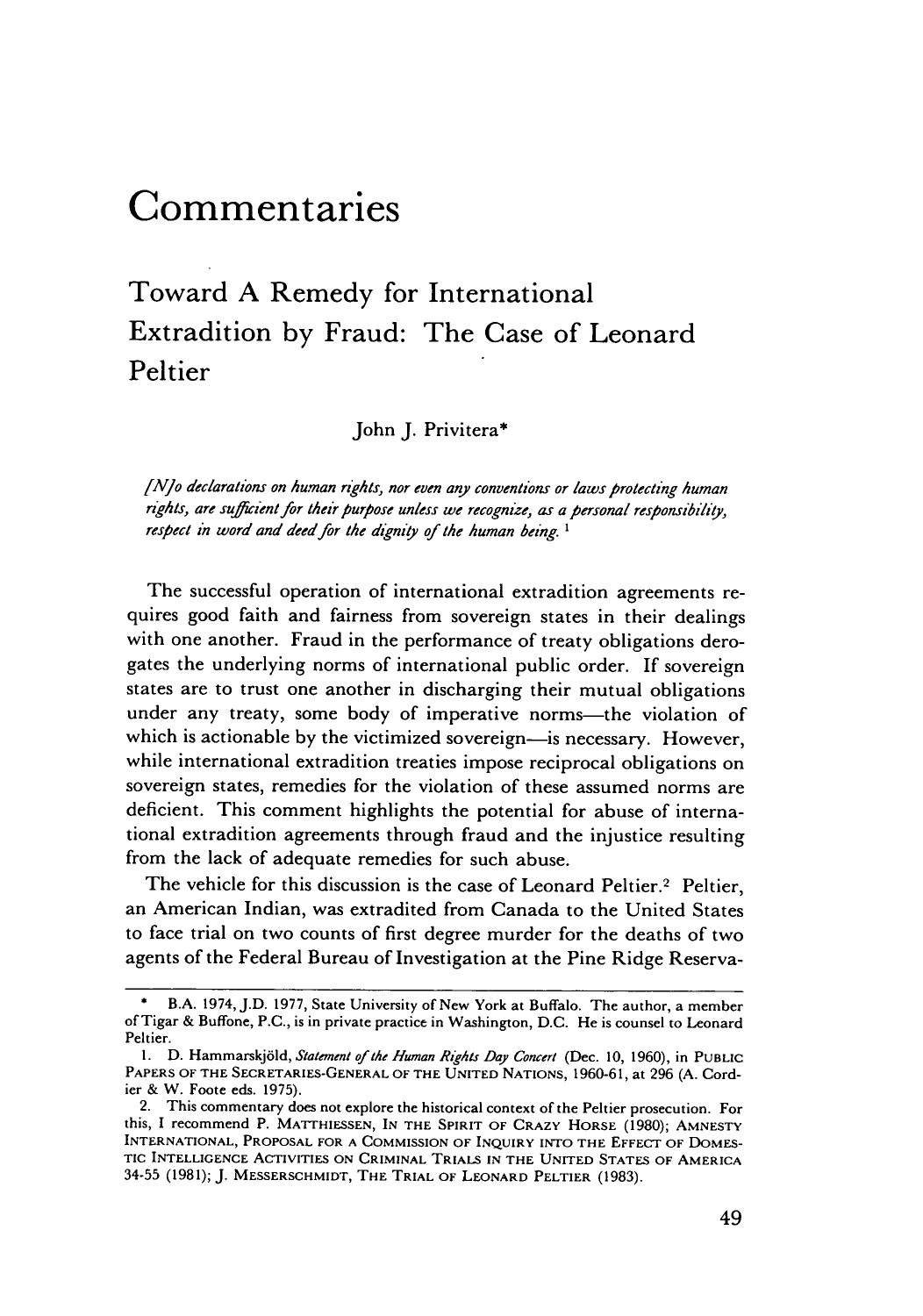#### Yale Law & Policy Review

tion, South Dakota in 1975. This comment sketches the processing and resolution in Canadian and American courts of Peltier's objections to his extradition. Some observations about the law of international extradition and the obligations imposed on nations in seeking and rendering fugitives follow. Finally, the comment concludes with a call for reopening the Peltier case and for the development of an appropriate remedy to correct and deter future abuses and bad faith in the extradition process.

# *I. The Procedural Development of* United States v. Peltier

Leonard Peltier was a prominent leader of the American Indian Movement (AIM), an organization dedicated "to encourage self-determination among American Indians and to establish international recognition of American Indian treaty rights."'3 In early 1975, at the request of tribal elders, he and other AIM members went to the Pine Ridge Indian Reservation in South Dakota to alleviate conflict between those members of the reservation who supported the tribal form of government and those who supported AIM.<sup>4</sup> Several of the AIM supporters stayed in a tent area known as "Tent City" near the Harry Jumping Bull Compound, a small group of houses close to Oglala, South Dakota. These supporters later testified at Peltier's trial that they feared an assault by Bureau of Indian Affairs (BIA) officers and some of the reservation residents, who they said were known to harass and assault AIM members.<sup>5</sup>

On June 26, 1975, two FBI agents and one American Indian, Joe Stuntz, were killed in a shootout that erupted near the Compound. A day earlier, the two FBI agents, Jack Coler and Ronald Williams, had gone to the Compound with two BIA agents to look for James Eagle, who was wanted for assault and theft. After being informed that Eagle had not been seen for several days, they left. Coler and Williams returned the next day. The two FBI agents followed a vehicle into the Compound. When the vehicle stopped at a fork in the road near Tent City, the FBI agents stopped at the bottom of a hill. Shooting began. The agents were seriously wounded by shots fired at a distance, and then they were killed with a high-velocity, small caliber weapon fired at close range. Four American Indians-Leonard Peltier, Darrelle Butler, Robert Robideau, and James Eagle-were later charged with the

<sup>3. 1</sup> **ENCYCLOPEDIA OF** AssocIATIONS **1166** (18th ed. 1983).

<sup>4.</sup> United States v. Peltier, 585 F.2d 314, 318-20 (8th Cir. 1978), cert. denied, 440 U.S. 945 (1979).

<sup>5.</sup> Petitioner's Brief for Writ of Certiorari at 3-4, Peltier v. United States, 440 U.S. 945 (1979).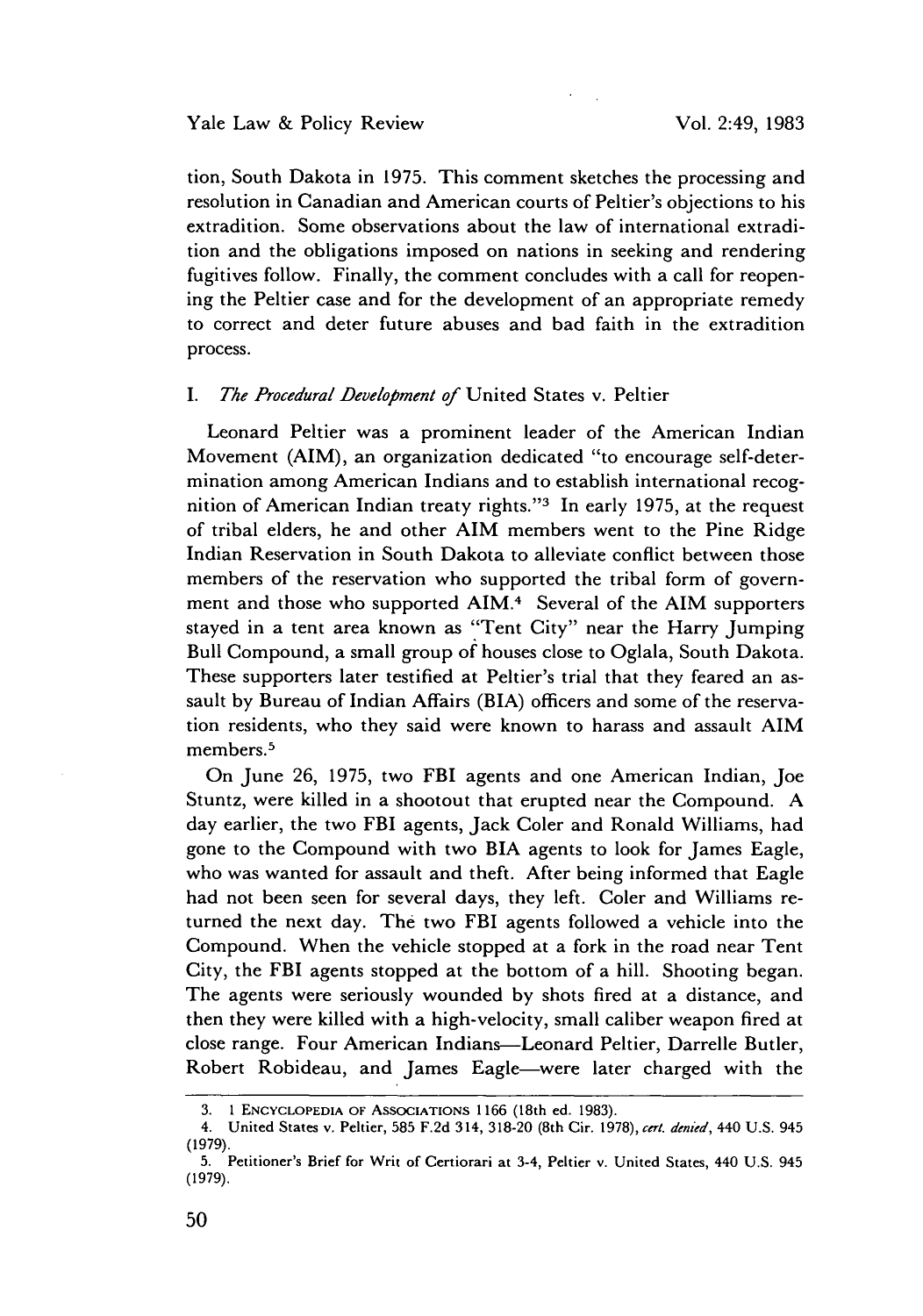# murders.<sup>6</sup>

The compound was quickly surrounded by law enforcement officials, but those at the compound escaped. The FBI suspected that Peltier was involved. Apparently, Peltier and others then fled to the Rosebud Indian Reservation in South Dakota. This group then split up with, at least three other AIM members-Robideau, Norman Charles, and Michael Anderson-fleeing south.

Peltier eventually fled to Canada where he was arrested on February 6, 1976. Pursuant to treaty,<sup>7</sup> and the enabling Canadian statute,<sup>8</sup> the United States requested extradition for five felonies: a 1972 attempted murder of an off-duty police officer in Milwaukee, Wisconsin; an attempted murder of an Oregon state trooper in November, 1975; the burglary of a home in Oregon around the same time as the Oregon attempted murder; and the murders of the two FBI agents. The extradition hearing was assigned to Mr. Justice William A. Schultz, who was a justice of the British Columbia Supreme Court. The Canadian Department of Justice assigned one of its attorneys to represent the United States.

On June 18, 1976, the Canadian tribunal ruled that Peltier be extradited for all of the offenses except the Oregon attempted murder charge.9 In granting the United States extradition request for the deaths of the two FBI agents, Mr. Justice Schultz quoted extensively from two affidavits executed by an alleged witness named Myrtle Poor Bear. In those affidavits, Poor Bear stated that she was Peltier's girlfriend and had gone with him to the Jumping Bull Compound in June, 1975. She stated that she knew Peltier planned to murder FBI or BIA agents and that he had planned an escape route. After the FBI agents had been wounded from a distance, Poor Bear said, Peltier approached the agents as they attempted to surrender and executed them at close range with a rifle. She claimed that she had pounded on his back in an attempt to stop him. In August 1975, according to Poor Bear's state-

<sup>6.</sup> United States v. Peltier, 585 **F.2d** 314, 318 (8th Cir. 1978), cert. denied, 440 **U.S.** 945 (1979).

<sup>7.</sup> Treaty on Extradition Between the United States of America and Canada, Dec. 3, 1971, United States-Canada, 27 U.S.T. 983, T.I.A.S. No. 8237.

<sup>8.</sup> Extradition Act, **CAN.** REV. **STAT.** ch. E-21 (1970).

*<sup>9.</sup>* In re Extradition Act, Leonard Peltier, No. 760176, reasons for judgment at 86-87 (Vancouver: June 18, 1976) [hereinafter cited as Peltier Extradition]. Under the doctrine of specialty, a person may be tried only for those crimes for which he or she was specifically extradited. See infra text accompanying notes 32-34. Extradition proceedings are like "probable cause" proceedings in that the standard for determining extradition is "whether or not there is any evidence upon which a reasonable jury properly instructed could return a verdict of guilty." Peltier Extradition at 25.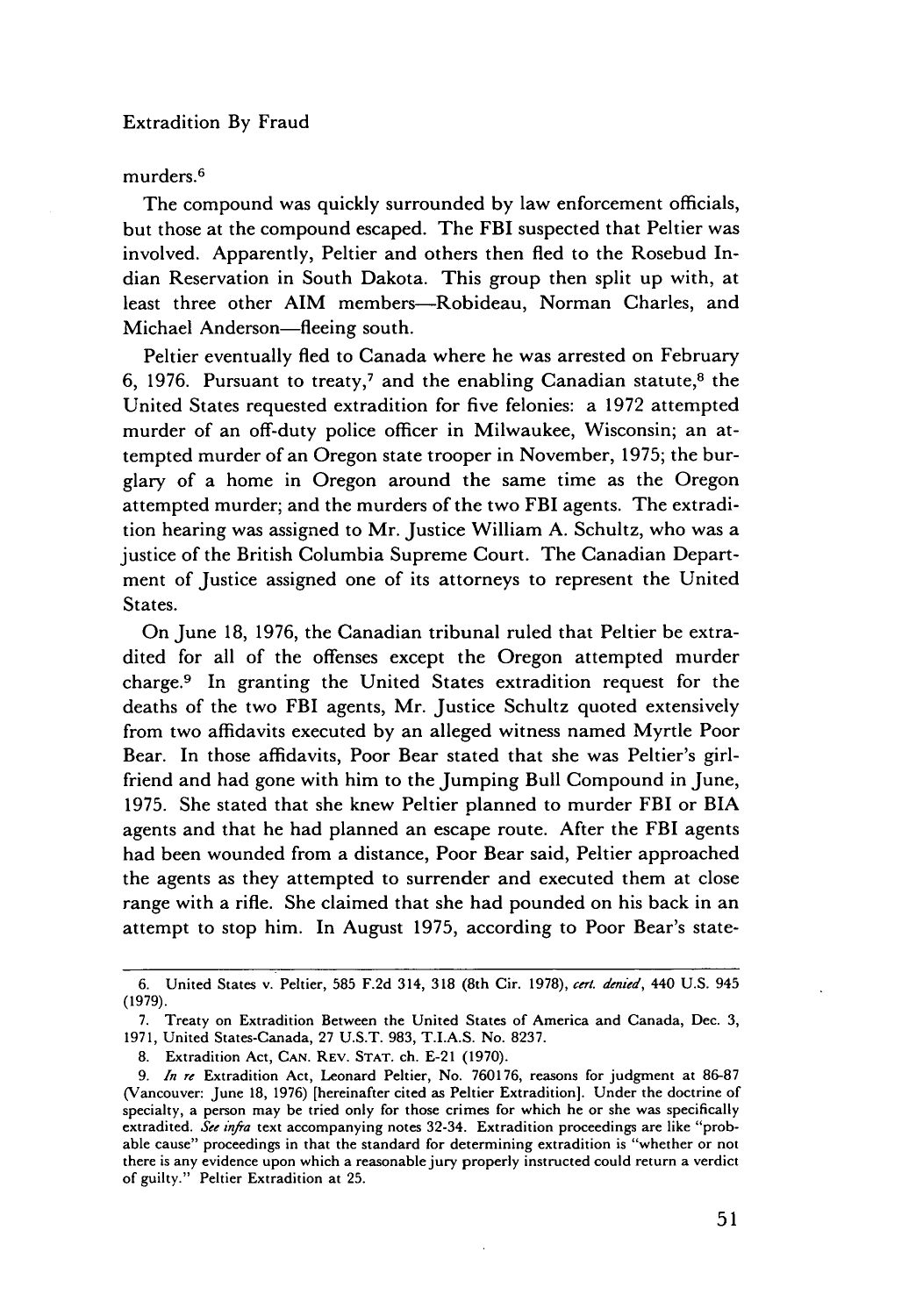ment in the affidavits, Peltier discussed the killings with her.<sup>10</sup>

Mr. Justice Schultz's decision was based almost exclusively on the Poor Bear affidavits.<sup>11</sup> He briefly referred to a pathologist's report which tended to corroborate Poor Bear's account of how the agents were killed. However, this standing alone did not implicate Peltier in the murders. 12

Meanwhile, Butler and Robideau had been apprehended and their trial begun in the United States. Since the government designated Poor Bear as a potential witness, the defense obtained in discovery a third Poor Bear affidavit (chronologically the first), dated February **19, 1976.** This affidavit stated that Poor Bear knew of Peltier's plans to kill the agents and to plot an escape route and that she had met Peltier at Rosebud where he confessed the slaying to her. Contrary to the subsequent affidavits, however, the February **19** affidavit stated that Poor Bear had left the Jumping Bull Compound before the shooting occurred.13 The government did not call Poor Bear as a witness. Butler and Robideau were later acquitted.<sup>14</sup>

Still in Canada, Peltier sought review. He first sought review **by** the Federal Court of Appeal of Canada. He presented the February **19** Poor Bear affidavit and argued that, in light of it, the Poor Bear affidavits relied upon **by** Mr. Justice Schultz could not be believed. The appellate court, however, declined to reverse the lower court or to reopen the proceedings. 15 Peltier then sought review **by** the Canadian Minister of Justice on the basis that he was being extradited for a political of-

13. Affidavit by Myrtle Poor Bear (Feb. 19, 1976), reprinted in Petitioner's Brief for Writ of Certiorari at 43a, Peltier v. United States, 440 U.S. 945 (1979).

14. United States v. Robideau & Butler, Cr. 76-11 (N.D. Iowa July 16, 1976).

**<sup>10.</sup>** Affidavits by Myrtle Poor Bear (Feb. 23, 1976 & Mar. 31, 1976), reprinted in Petitioner's Brief for Writ of Certiorari at 43a-48a, Peltier v. United States, 440 U.S. 945 (1979).

<sup>11.</sup> Peltier Extradition at 8-10. After quoting the Poor Bear affidavits, Justice Schultz noted, "There is, in addition, circumstantial evidence, comprising other affidavits of Ex. 18, relating to each of the two alleged murders, which it is unnecessary to relate." Id. at 10.

<sup>12.</sup> See id. The United States submitted the report of an FBI firearms expert that indicated that a shell casing found at the scene by an FBI agent had been expelled from a highvelocity rifle. The report suggested that a damaged rifle which was found in an exploded car driven by Robideau, Charles, and Anderson (and which was linked to Peltier) fired the casing. See generally P. MATTHIESSEN, supra note **1,** at 282.

<sup>15.</sup> Peltier v. United States of America, Federal Court of Appeal, Canada, No. A-441-76 (Vancouver Oct. 27, 1976) (unreported judgment). At the time of Peltier's extradition, judicial review of the decision of the extradition judge could be sought before the Federal Court of Appeal, Canada, but the examination of the sufficiency of the requesting state's evidence was limited. See Federal Court Act, CAN. REV. STAT. ch. 10, § 28 (2d Supp. 1970). A petition for habeas corpus may be taken to a provincial superior court. However, in most cases, habeas corpus may only test the jurisdiction of the extradition judge. Re Commonwealth of *Virgihia* and Cohen (No. 2), 14 C.C.C.2d 174 (Ont. H. Ct. 1973). See generally G. LAFOREST, EXTRADITION TO AND FROM CANADA 118-32 (2d ed. 1977). The Canadian system is cogently criticized in Morrison, Extradition *from* Canada- *Rights of the Fugitive Following* Committal for Sur-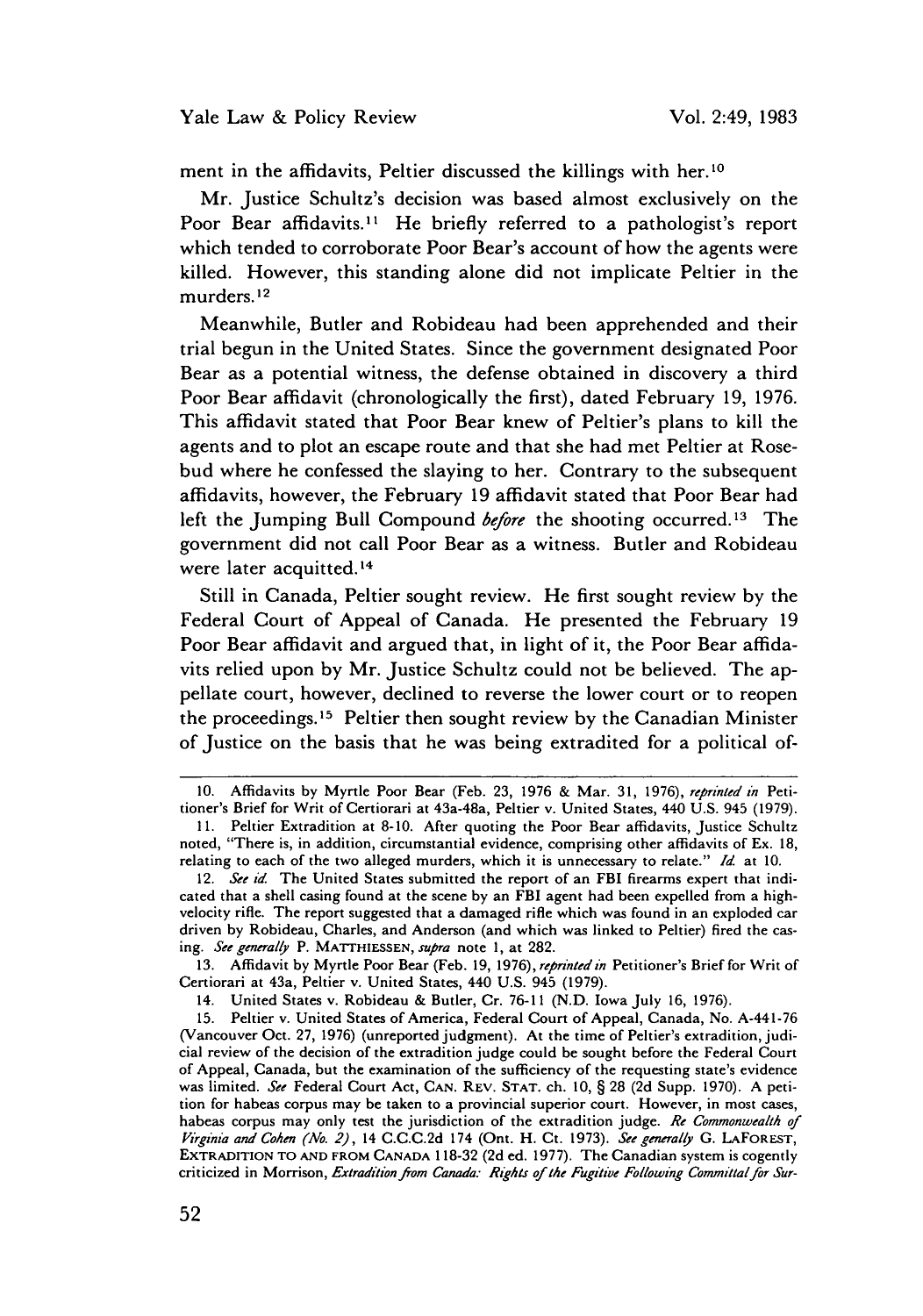fense. 16 The Minister refused relief on either political offense grounds or the use of the Poor Bear affidavits. On December 16, 1976, Peltier was transferred from Vancouver, British Columbia to Rapid City, South Dakota. The trial commenced in April, 1977 in Fargo, North Dakota.

At trial, the prosecution did not call Poor Bear. When the defense lawyers questioned her outside of court, she recanted her earlier affidavits. The defense then called her as a witness to establish that the government had manufactured false evidence to buttress a weak case.<sup>17</sup> The trial judge allowed the defense to question Poor Bear in a proffer, but excused the jury. Poor Bear stated that she had never seen Peltier before the trial and that she had never lived in the Jumping Bull Compound. She explained that two FBI agents spent a considerable amount of time with her in February and March of 1976, and that the agents obtained the affidavits by threatening her with arrest, physical harm, and even death to herself and members of her family. According to her testimony, the agents took her to the Jumping Bull area at least twice and showed her a model of the scene in order to add credibility to the affidavits. Further, she testified that the affidavits were untrue, that she had never read them, and that she had signed them only under coercion and not in the presence of a notary.<sup>18</sup> Based on his opinion of Poor Bear's unreliability, the trial judge found that her testimony was immaterial and that any relevance it did have was outweighed by the danger of confusing the issues and misleading the jury. At the same time, the trial court found that if Poor Bear's testimony were true, it would "shock the conscience of the Court and in the interests of justice should

*render,* 19 CRIM. L.Q. 366 (1976). Recent developments in the law concerning judicial review of the extradition judge's decision are discussed at 61 **CAN.** B. REV. 519 (1983).

Since the time of the Peltier extradition hearing, Canada has entrenched in its Constitution guarantees of civil liberties. *See* Canada Act, 1982 (U.K.) ch. 11; CAN. **CONST.,** Canadian Charter of Rights and Freedoms, §§ 1-34. It is not clear what effect, if any, the provisions of the Charter may have in the circumstances stated here.

<sup>16.</sup> This is a recognized defense in extradition proceedings. When nations sign bilateral extradition treaties, they typically reserve, by treaty provision or specific domestic statutory law, the right of the executive of the asylum state to refuse to surrender a fugitive if the offense charged is of a political nature. Thus, a nation's head of state or its delegate may discharge a prisoner whose extradition is sought notwithstanding any order of a judge. *See, e.g.,* Extradition Act, CAN. REV. **STAT.** ch. E-21, § 21 (1970). The United States has reserved the same power. *See* 18 U.S.C. § 3185 (1982).

<sup>17.</sup> This is similar to proof which is often offered by prosecutors against criminal defendants. A prosecutor is extremely likely to present a witness who can state that the accused attempted to coerce a false alibi story from the witness (whether or not it was successful) and most judges would admit the evidence. *See The* Pizarro, 15 U.S. (2 Wheat.) 227, 241-42 (1817) (Story, J.); C. MCCORMICK, MCCORMICK'S HANDBOOK **OF THE LAW OF EVIDENCE** § 273 (2d ed. 1972); Maguire & Vincent, Admissions Implied from Spoliation, 45 YALE L.J. 226 (1935).

**<sup>18.</sup>** Record at 4584-4665, United States v. Peltier, Cr. No. C77-3003 (D.N.D. June **1,** 1977).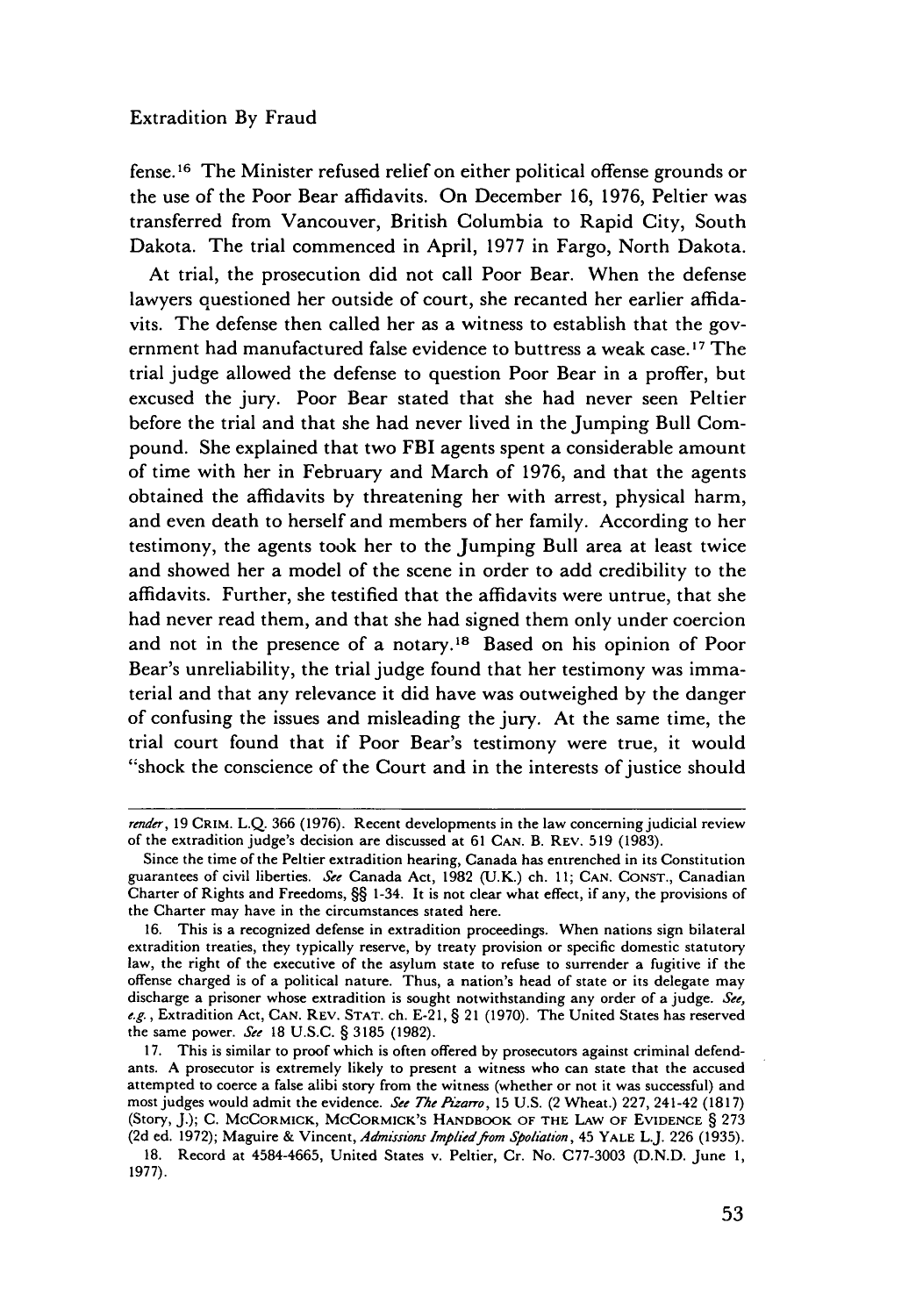be considered by the jury."<sup>19</sup> The jury returned a verdict of guilty, and Peltier was sentenced to two consecutive life terms.<sup>20</sup>

The United States Court of Appeals for the Eighth Circuit affirmed.<sup>21</sup> The defense contended that the judgment should be reversed because the evidence presented to the Canadian tribunal "consisted of the false affidavits of Myrtle Poor Bear, obtained by the government through coercion and deceit and known by the government to be false."<sup>22</sup> Peltier's illegal extradition for the murder charges, according to the defense's theory, deprived the trial court of jurisdiction. The attorney for the United States stated at oral argument that his own examination of the submitted Poor Bear affidavits led him to the conclusion that they were false. He conceded that use of them in the Canadian proceedings was improper.<sup>23</sup> Counsel contended, however, that under the *Ker-Frisbie*<sup>24</sup> doctrine the jurisdiction of a trial court is not affected by the manner in

The government's other evidence is summarized in the circuit court opinion. *Id.* at 319-20. Most of the government's evidence was circumstantial. A substantial portion of the trial record consists of the government's proof of "other crimes." The trial court allowed the prosecution to introduce evidence regarding the Milwaukee and Oregon incidents as relevant to motive and flight. A critical part of the government's case was the testimony of three witnesses-Wilford Draper, Michael Anderson, and Norman Brown-who placed Peltier in the vicinity of the agents' car near the time of the shooting. Record at 788, 1037-38, 1445-46, *Peltier.* All three witnesses were young American Indians who testified that they had been threatened, intimidated, or physically abused by FBI agents during the investigation. **Id.** at 841-44, 1083-89, 1097-1101, 4801-12. Defense witness Gene Day testified that the FBI agents threatened to take her children from her if she did not cooperate. **Id.** at 3553. The court of appeals later discounted this testimony, pointing out that all three of the witnesses stated that the testimony they gave at trial was the truth as they remembered it. *Pe/tier,* 585 F.2d at 329.

21. The defense had five grounds of appeal: (1) that evidence introduced at trial was so prejudicial and inflammatory that its admission constituted a denial of due process; (2) that the trial court refused to instruct the jury on Peltier's defense that he was a victim of an FBI frame-up and that it refused to allow him to introduce much of the available evidence of FBI misconduct; (3) that the trial court's refusal to reread testimony requested by the jury constituted an abuse of discretion; (4) that the trial court had no jurisdiction to try him because the United States Government deliberately violated the extradition treaty between the United States and Canada; and (5) that the prosecution is barred by the doctrine of collateral estoppel. United States v. Peltier, 585 F.2d 314, 320 (8th Cir. 1978), *cert. den ed,* 440 U.S. 945 (1979). The focus in this article is on the fourth.

22. 585 F.2d at 335 (quoting defendant's contention).

23. The following exchange occurred between Judge Ross and the attorney for the United States at oral argument before the Eighth Circuit panel:

MR. HULTMAN: It was clear to me [Poor Bear's] story didn't later check out with anything in the record by any other witness in any other way . **. .** . [S]he was incompetent in the utter, utter, utter ultimate sense of incompetency . **. .** .[Once] I had a chance to look at [Poor Bear's statements] and tested them with all of the record [and]

<sup>19.</sup> *Id* at 4707-08.

<sup>20.</sup> Other evidence presented at the Canadian extradition proceeding also appeared at trial to be misleading. An FBI agent who had sworn in the extradition proceeding that he had found the shell casing used in the ballistics tests stated that his earlier affidavit was incorrect. He explained that the casing had been found by another FBI agent. The latter agent confirmed this testimony. United States v. Peltier, 585 F.2d 314, 329-30 (8th Cir. 1978), cert. denied, 440 U.S. 945 (1979).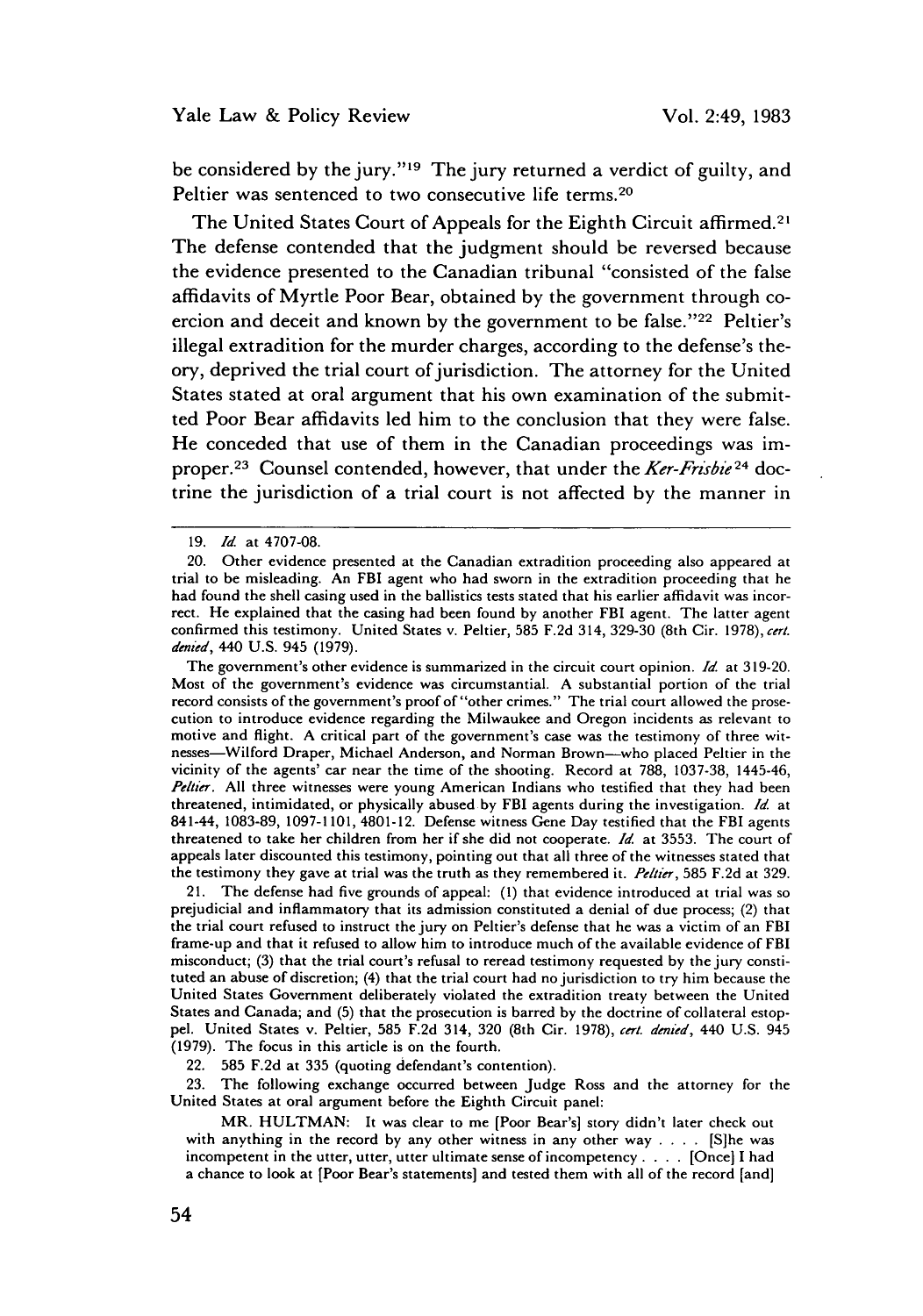which the defendant's presence was obtained. While the Eighth Circuit agreed with the defense that the use of the affidavits "was, to say the least, a clear abuse of the investigative process by the F.B.I.,"25 the court found it unnecessary "to decide what standard should be applied to the review of claims of government misconduct in international extradition proceedings . **. . ."** It held that Peltier's claim was, "on its face, lacking in substance." The court stated that it was convinced from its review of the trial transcript that other substantial evidence of Peltier's involvement in the murders was presented to the Canadian authorities, but the record of those proceedings had not been made available to the trial court or the circuit court.<sup>26</sup> The Supreme Court denied certiorari.<sup>27</sup>

# II. *Toward a Remedy for Abuses of International Extradition Proceedings*

The reluctance of the court of appeals to examine the fraud before the Canadian tribunal in this case is an unfortunate outgrowth of the Supreme Court's *Ker-Frisbie* doctrine.<sup>28</sup> The doctrine, essentially a form of abstention, holds that jurisdiction over an accused obtained through forceable abduction does not defeat the jurisdiction of a federal court.

MR. HULTMAN: Judge-

MR. HULTMAN: I understand, Your Honor.

**JUDGE** ROSS: We have an obligation to them, not only to treat them fairly, but not give the appearance of manufacturing evidence by interrogating incompetent witnesses.

24. Ker v. Illinois, 119 U.S. 436 (1886); Frisbie v. Collins, 342 U.S. **519** (1952).

**26.** 585 F.2d at 335.

28. Ker v. Illinois, **119** U.S. 436 (1886); Frisbie v. Collins, 342 U.S. **519** (1952).

all of the witnesses, there was not one scintilla that showed Myrtle Poor Bear was there, knew anything, did anything **....**

**JUDGE** ROSS: But can't you see, Mr. Hultman, what happened happened in such a way that it gives some credence to the claim of the-

MR. HULTMAN: I understand, yes, Your Honor.

JUDGE ROSS: - the Indian people that the United States is willing to resort to any tactic in order to bring somebody back to the United States from Canada.

JUDGE ROSS: And if they are willing to do that, they must be willing to fabricate other evidence. And it's no wonder that they are unhappy and disbelieve the things that happened in our courts when things like this happen.

MR. HULTMAN: Judge Ross, I in no way do anything but agree with you totally. **JUDGE** ROSS: And you try to explain how they get there is not legally relevant in the case, and they don't understand that.

United States v. Peltier, No. 77-1487 (8th Cir. 1978) (transcript of oral argument), *reprinted in* Petitioner's Brief for Writ of Certiorari at 50a-51a, Peltier v. United States, 440 U.S. 945 (1979).

<sup>25. 585</sup> F.2d at 335 n.18. A Canadian court later termed the American action in suppressing the original Poor Bear affidavit "unusual and reprehensible." Halprin v. Sun Publishing Co. [1978] 4 W.W.R. 685, 689 (B.C. Sup. Ct.).

<sup>27.</sup> Peltier v. United States, 440 U.S. 945 (1979). While these appeals were pending, the Oregon burglary charges were dropped and Peltier was acquitted of the attempted murder in Wisconsin. State v. Peltier, No. 2122C (Or. Cir. Ct., Malheur County Sept. 7, 1977); State v. Peltier, No. 7676 (Wis. Cir. Ct., Milwaukee County Jan. 27, 1978). Charges against James Eagle, the fourth person indicted, were later dropped.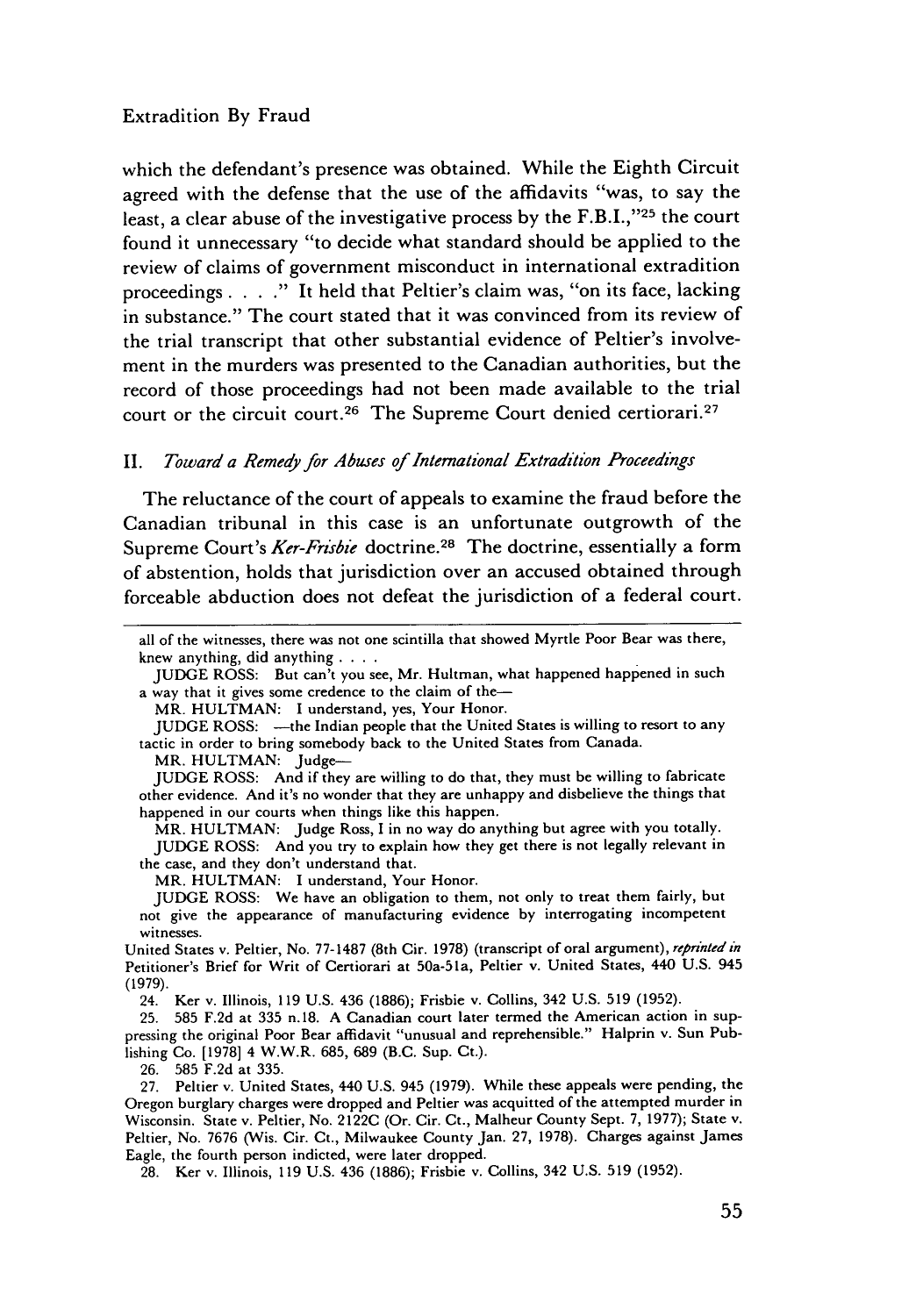Scholars of international law have argued not only that *Ker-Frisbie* has no place in a modern world regulated by treaty, but also that it is not authorized by any credible view of international law.29 American courts, however, have insisted upon mechanical application of the doctrine with little critical examination.<sup>30</sup> Ker-Frisbie is simply recited in support of the proposition that extradition treaties are for the benefit of the sovereigns concerned, not for the people whose liberty is affected.<sup>31</sup>

According to the doctrine of specialty, an accused may be prosecuted by the requesting state only for an offense upon which the extradition was based. This principle inhibits misrepresentation among nations and promises study of each charge as a potential political offense. An example of the application of specialty is *United States v. Rauscher.3 <sup>2</sup>*In *Rauscher,* the defendant's presence was obtained ostensibly in order that he might be tried for murder. He was then tried for a different offense. The Court granted an order in arrest of the judgment because it found the government's action to be a "fraud upon the rights of the party extradited and **. . .** bad faith to the country which permitted his extradition."<sup>33</sup> Later decisions have held that specialty is a privilege of the asylum state, "designed to protect its dignity and interests," and not a personal right of the accused. 34 As a result of this limitation and *Ker-Frisbie,* American courts have placed the burden of complaining on the

32. 119 U.S. 407 (1886).

<sup>29.</sup> The most lucid and informed discussion is contained in García-Mora, Criminal Jurisdic*tion* of a State over Fugitives Brought from a Foreign Countiy by *Force or Fraud- A Comparative Study,* 32 IND. L.J. 427 (1957).

<sup>30.</sup> If an accused is extradited to the Second Circuit, he or she may be able to show a violation of due process if it can be proved that the United States authorities acquiesced in submitting the accused to brutality or torture. United States v. Toscanino, 500 F.2d 267 (2d Cir. 1974). This exception is very narrow and does not condemn kidnapping unless the conduct "shock[s] the conscience" of the court. United States *ex rel.* Lujan v. Gengler, 510 F.2d **62,** 65 (2d Cir. 1975).

<sup>31.</sup> *See, e.g.,* United States v. Cordero, 668 F.2d 32, 37-38 (1st Cir. 1981) (defendant arrested in Panama by U.S. undercover agent and subjected to poor jail conditions: "[E]xtradition treaties are made for the benefit of the governments concerned **....** [i]t is the contracting foreign government, not the defendant, that would have the right to complain **.... ");** United States *ex rel.* Lujan v. Gengler, 510 F.2d **62,** 67 (2d Cir. 1975) (Argentinian kidnapped in Bolivia: "[I]t is plainly the offended states which must in the first instance determine whether a violation of sovereignty occurred **.... ")** United States v. Reed, 639 F.2d 896, 902 (2d Cir. 1981) (American citizen kidnapped from Bimini: "[A]bsent protest or objection by the offended sovereign, [the defendant] has no standing to raise violations of international law as an issue."); United States v. Romano, **706** F.2d 370, 375 (2d Cir. 1983) ("[I]t is not suggested that Italy has asserted any violation of its rights of sovereignty.").

<sup>33.</sup> *Id.* at 422. *See also* Johnson v. Browne, **205** U.S. 309 (1907) (United States unsuccessfully sought extradition of fugitive from Canada for an alleged offense not covered by treaty. United States reindicted for a covered offense, obtained extradition, dismissed the charge and incarcerated the accused for the original sentence); Cosgrove v. Winney, 174 U.S. 64 (1899) (defendant arrested while free on bail, after extradition, for charge based on conduct before extradition).

<sup>34.</sup> Shapiro v. Ferrandina, 478 F.2d 894, 906 (2d Cir.), *cert. denied,* 414 U.S. 884 (1973).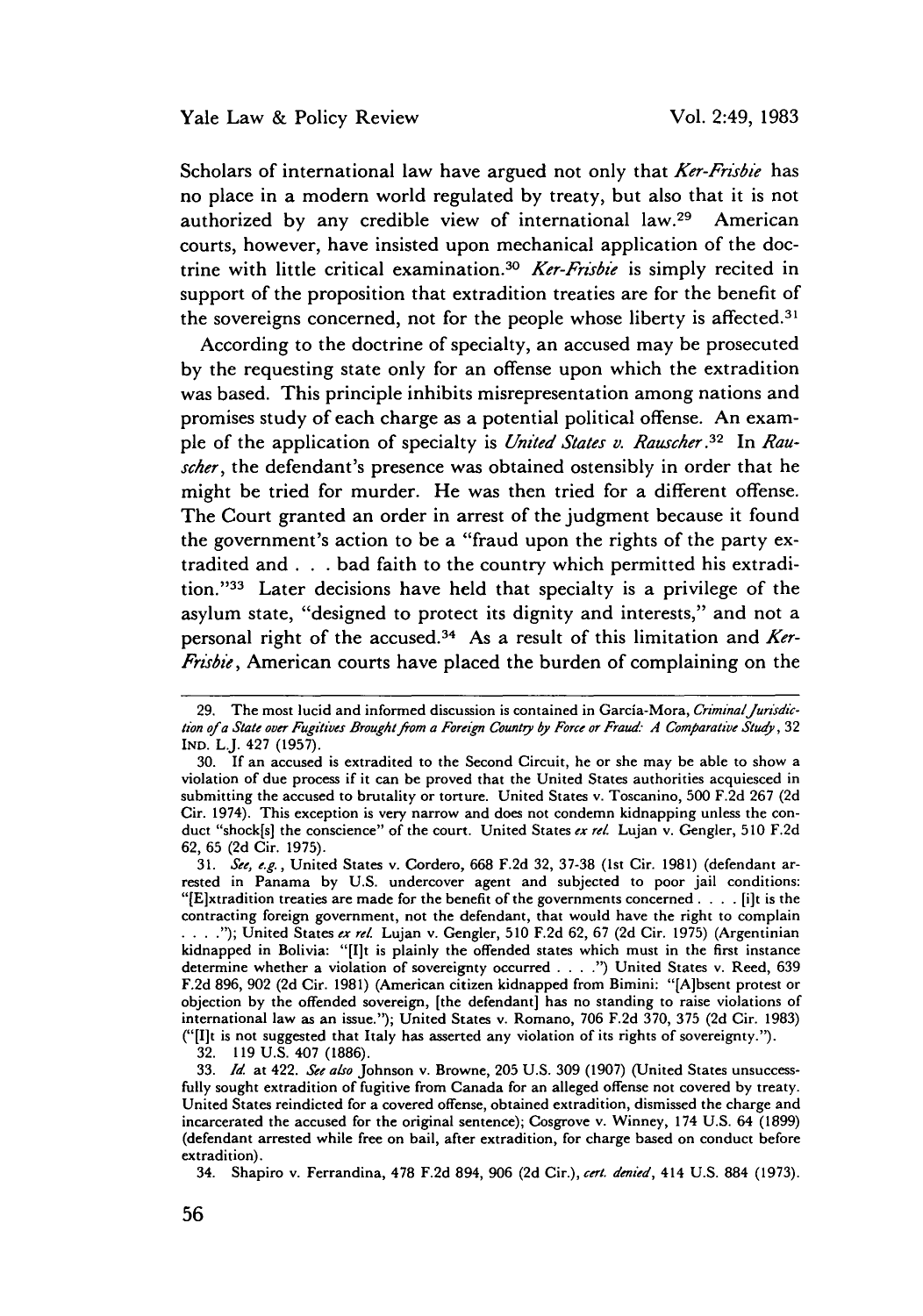nation from which the accused was extradited. This comment submits that Canada has a domestic as well as an international obligation to redress the defrauding of its judicial institutions by another sovereign.

# *A. Possible Responses by the Asylum State to Illegal Extradtion*

If sovereign nations are to trust one another in carrying out their treaty obligations, there must be an obligation of fair dealing, good faith and truthfulness imposed on every contracting state making sworn representations in the tribunals of another sovereign. Admittedly, extradition treaties generally contain no explicit requirement that a requesting state be truthful in the presentation of evidence to the judicial body of the requested state.35 However, implicit in any workable contract between nations in which they agree to submit evidence in support of probable cause to the courts of either state must be an understanding that the parties will not defraud one another. This understanding provides the necessary foundation for international relations. 36 It is beyond the scope of this comment to identify the most appropriate label for such generally accepted principles as truth-telling in international practice. Whether fraud in the execution of treaty obligations is barred by the fundamentals of natural law, international public policy, imperative norms, customary law, morality, or the requirement of public order is immaterial. No school of thought on the subject would argue that misrepresentation should be allowed to go uncorrected.<sup>37</sup> The nations of the world have a vital obligation not only to one another to preserve the international rule of law against illegal usurpation by another state but also to their own citizenry to redress fraud which taints their judicial institutions.

This analysis leads to an exploration of the appropriate remedy in the *Peltier* case. It is conceivable that Canada has jurisdiction to prosecute the subornation of Poor Bear's perjury,38 an extraditable offense under

38. *See, e.g.,* Kear v. Hilton, 699 F.2d 181 (4th Cir. 1983) (bail bondsman and bounty

<sup>35.</sup> However, there are at least some minimum requirements of reliability. The Extradition Act of Canada, for example, provides that affidavit evidence must at least contain formal indicia of authenticity. See **CAN.** REV. STAT. ch. **E-21,** §§ 16-17 (1970).

<sup>36. &</sup>quot;For good faith, in the language of Cicero, is not only the principle hold by which all governments are bound together, but is the key-stone by which the larger society of nations is united. Destroy this, says Aristotle, and you destroy the intercourse of mankind." H. GRO-TIUS, THE RIGHTS OF WAR AND PEACE 417 (M. Walter Dunne 1901).

<sup>37.</sup> See generally G.I. TUNKIN, THEORY OF INTERNATIONAL LAW (1974). Although imperative norms of international law are generally discussed in consideration of the hypothesis that some treaties may be facially void in the international community regardless of the intent of the contracting parties, some analysts have specifically recognized that the same body of imperative norms cannot be violated in the execution of treaty obligations. See Law of Treaties, 3d Report by G.G. Fitzmaurice, U.N. Doc. A/CN.4/l 15, reprinted *in* [1958] 2 Y.B. **INT'L** L. COMM'N **26** U.N. Doc. A/CN.4/SER.A (1958) Add. 1 p. 26.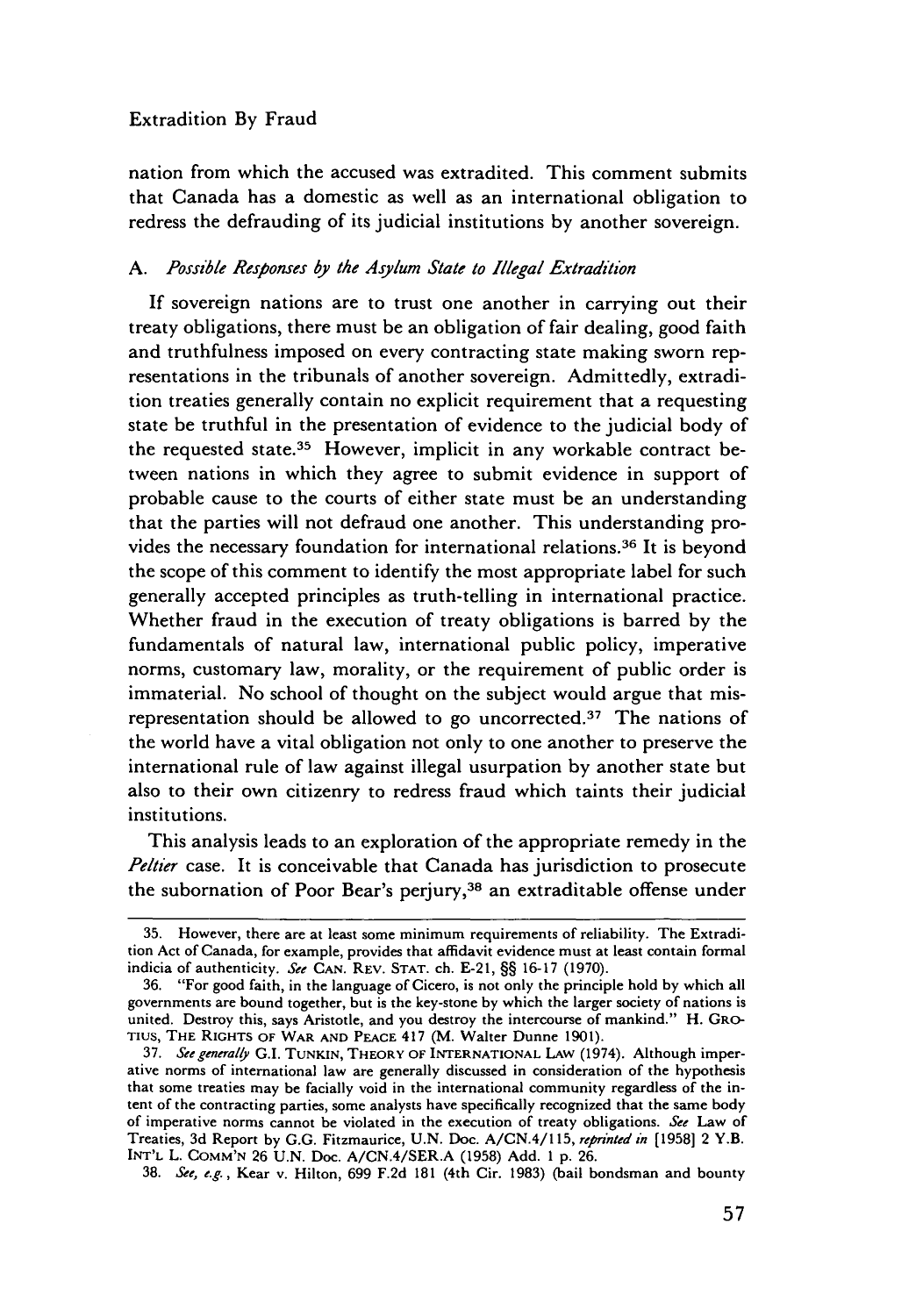the treaty.39 However, this would scarcely purge the taint on the extradition proceeding and would still permit the United States to benefit from its fraud.

There is a more complete and appropriate remedy. Since the *Ker-Frisbie* doctrine places the burden of complaint on the requested state, Canada should demand Peltier's return so that the extradition proceeding can be relitigated. This remedy, applied in similar circumstances when the findings of a tribunal rested on facts ultimately proven to be wrong, is supported by three principles: first, a party should not be permitted to retain the benefit of its own fraud;<sup>40</sup> second, relitigation is the only means of assuring and maintaining the integrity of the administration of justice;<sup>41</sup> and third, the falsehood casts doubt upon the weight of all of the other evidence adduced at a proceeding. 42 If Canada fails to act in situations like the one presented here, American application of Ker-Frisbie provides no review for extraditions obtained via misrepresentation.

Upon a new extradition hearing, the United States could offer any credible evidence it has in support of a probable cause finding. However, since the jurisdiction of the American trial court was based on the illegally obtained extradition, the Canadian courts should not view

41. *See* Communist Party v. Subversive Activities Control Board, 351 U.S. 115 (1956) (remanding with directions to allow additional evidence before the Subversive Activities Control Board; appellants alleged new evidence showing that witnesses relied upon by the Board had perjured themselves in similar proceedings. "The untainted administration of justice is certainly one of the most cherished aspects of our institutions." *Id* at 124.); Mesarosh v. United States, 352 U.S. 1 (1956) (Smith Act conviction reversed and remanded for a new trial because of new evidence that a government witness lied; the court stated that federal courts have a responsibility "to see that the waters of justice are not polluted." *Id.* at 14.); United States v. Basurto, 497 F.2d 781, 785-86 (9th Cir. 1974) (prosecutor learned of perjury before a grand jury prior to attachment of jeopardy; the court held that the prosecutor was obliged to inform the court, dismiss the charges, and seek a new indictment "to correct the cancer of justice that had become apparent." *Id.* at 785.).

42. When there has been attempted subornation, coercion of a witness, or spoliation of evidence, "the inference, indeed, is one of the simplest in human experience," and "the inference is an indefinite one, that the whole cause must be an unfounded one since such means are employed to sustain it." 2 J. WIGMORE, EVIDENCE, §§ 278, 277, at 133 (Chadbourn rev. 1979). American juries are sometimes invited to draw a related inference with regard to a witness through submission of the falsus in uno, falsus in omnibus instruction. 2 E. DEVITT & C. BLACKMAR, **FEDERAL** JURY PRACTICE **AND** INSTRUCTIONS, § 73.04 (3d ed. 1977).

hunter who captured a fugitive in Canada and returned him to the United States against his will can be extradited to Canada to face Canadian kidnapping charges).

<sup>39.</sup> Treaty on Extradition Between the United States and Canada, Dec. 3, 1971, United States-Canada, art. 1, 27 **U.S.T.** 983, 986, T.I.A.S. No. 8237.

<sup>40.</sup> *See* Mooney v. Holohan, 294 U.S. 103 (1935) (acknowledging that a conviction based upon the presentation of testimony known to be perjured is a violation of the due process clause, but declining to grant habeas corpus relief on procedural grounds); Napue v. Illinois, 360 U.S. 264 (1959) (granting habeas corpus relief where the prosecutor failed to correct a false denial by a government witness that he received no promise of consideration for his testimony, even though the falsity went only to the credibility of the witness).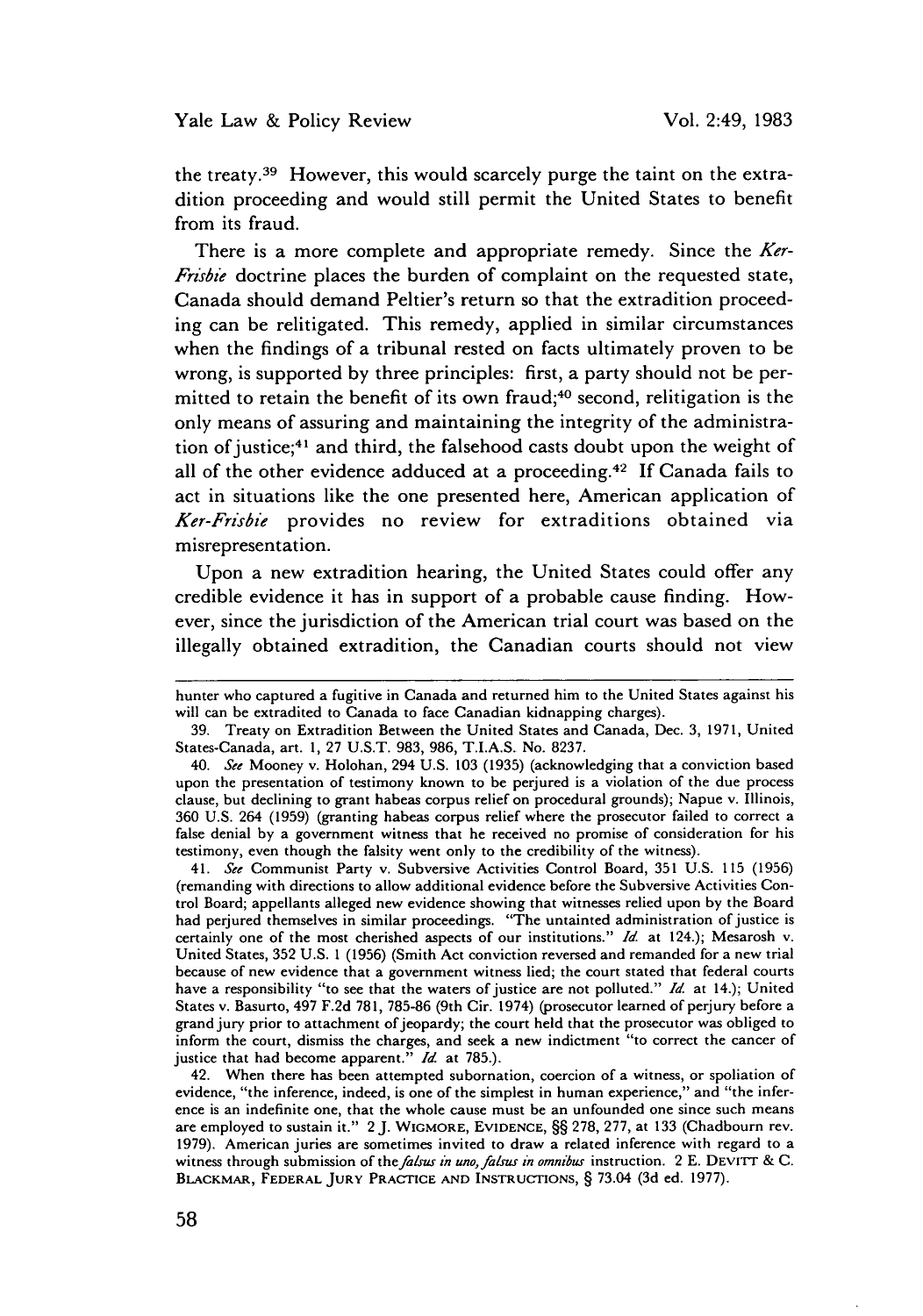Peltier's conviction as binding on their independent judgment. Instead, they should consider the evidence presented by the United States in light of the entire course of the proceedings against Peltier. As part of the re-extradition process, the Canadian Minister of Justice would also reconsider Peltier's application for the political offense exception.<sup>43</sup> Even if Canada decided to extradite Peltier, a rehearing would deter future abuses of extradition proceedings and would promote greater respect for individual rights in the execution of international agreements.

Canada and the United States are both familiar with this remedy in practice. In 1891, the United States successfully demanded that Spain return a fugitive wrongfully taken from the United States by Spanish authorities, without prejudice to Spain's treaty right to commence proper extradition proceedings. In another instance, the British government returned to the United States a Canadian citizen who had been taken from the State of New York and sentenced to a reformatory in Canada. In 1909, Canada returned a fugitive to the United States who had been abducted from a border area in North Dakota.<sup>44</sup> Similarly, Canada should not hesitate to invoke the re-extradition remedy and demand Peltier's return.

# *B. Possible International Procedures to Ensure Good Faith in International Extradition Requests*

Even if Canada is unwilling to discharge its international and domestic obligation to remedy the fraud upon its own judicial institutions, other nations of the world are not relieved of their general obligation

<sup>43.</sup> Before a fugitive is surrendered, the Minister of Justice routinely considers any application for the political offense exception. See G. LAFOREST, *Supra* note 15, at 132. The evolution of Canadian and English extradition law on the political offense exception is complex and lies beyond the scope of this brief comment. See generally id. at 61-77; Castel & Edwardh, *Political Ofnses:* Extradition and *Deportation-Recent Canadian Development,* 13 OSGOODE HALL L.J. 89 (1975). An excellent discussion of the various categories of political offenses which have been recognized is contained in Garcia-Mora, *The Nature of Politcal Offenses: A Knotty Problem of* Extradition Law, 48 VA. L. REv. 1226 (1962). England has traditionally taken a broad view of the political offense exception. See, e.g., In re Castioni, [1891] 1 Q.B. 149 (extradition denied where accused was charged with killing a member of the Swiss government during a forceable possession of a municipal building in the course of a political insurrection).

<sup>44.</sup> Excerpts from these and similar proceedings are reprinted in 4 **G.** HACKWORTH, DI-**GEST** OF INTERNATIONAL LAW § 345, at 224-28 (1942) and 4 J. MOORE, A **DIGEST** OF INTER-**NATIONAL** LAW § 603, at 328-32 (1906). Although demands are generally honored when it is clear that the rights of the demanding state have been violated, there is no uniformity in the course of these decisions or the analysis upon which the decisions are made. Consistent with the practice in American courts of noting that sovereigns may complain of extradition treaty violations, the United Nations recognized this right of a sovereign when it condemned Israel for kidnapping Adolf Eichmann, the Nazi war criminal, from Argentina. 15 U.N. SCOR (138th Mtg.) at 4, U.N. Doc. S/INF/15/Rev. 1 (1960).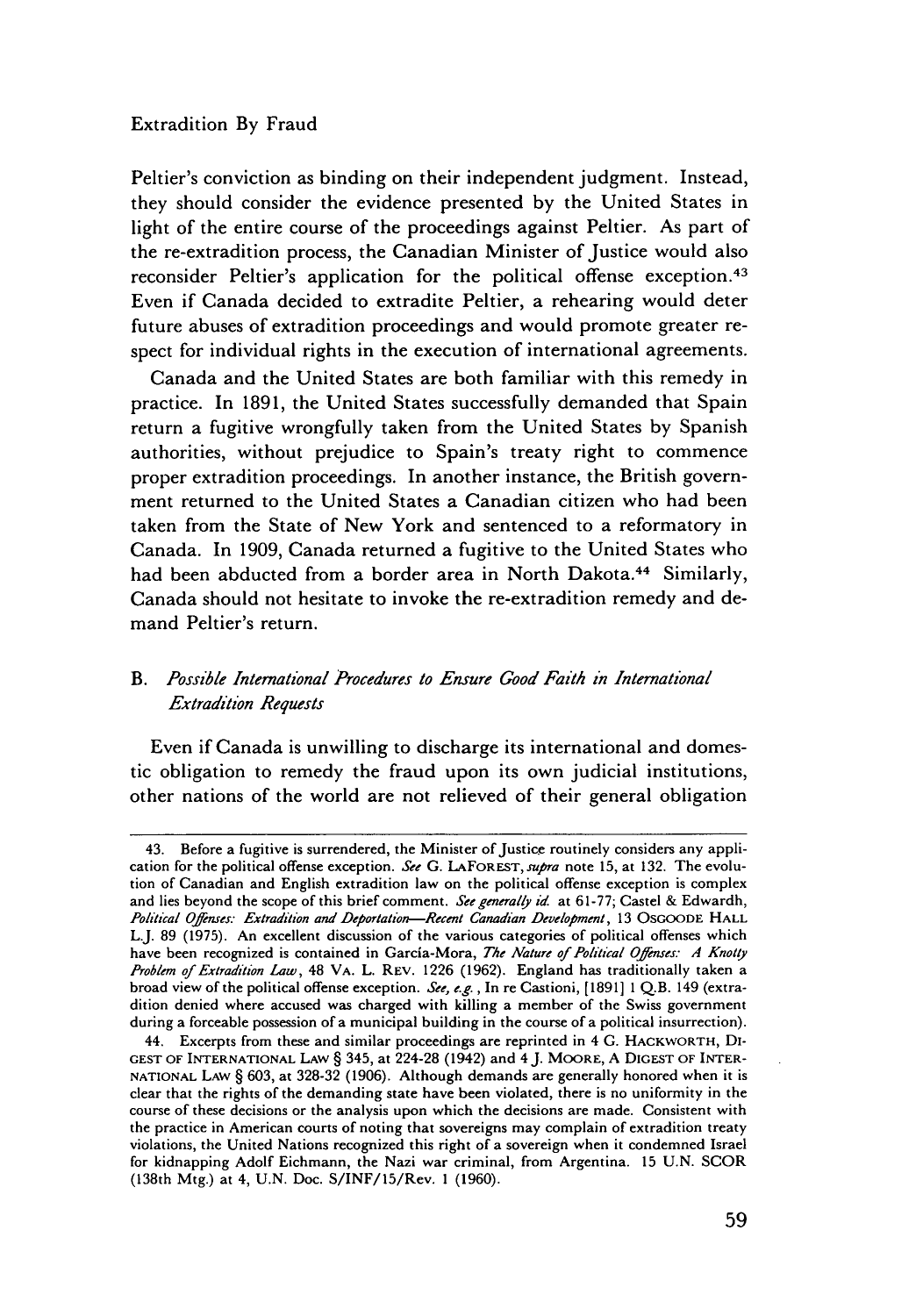beyond the interests of Canada, the United States, and Peltier, to promote the international rule of law.

Article Thirteen of the International Covenant on Civil and Political Rights states that an alien lawfully in a territory may be expelled pursuant only to a "decision reached in accordance with law."45 An extradition resulting from a decision based on a misrepresentation before the requested state's courts violates the spirit-if not the letter-of Article Thirteen.

Since these provisions are largely hortatory and not an enforceable code, scholars and jurists repeatedly have emphasized the need for articulated remedies to avoid abuses in international extradition proceedings. Luis Kutner has proposed and drafted a world habeas corpus treaty-statute of the International Court of Habeas Corpus by which accepted principles of human rights could be enforced.<sup>46</sup> Both Justice Brennan<sup>47</sup> and Justice Douglas<sup>48</sup> have strongly supported Kutner's International Court of Habeas Corpus as a means of enforcing international due process.

The advantages of such a remedy include not only ensuring compliance with treaty obligations and promoting the rule of law among nations, but also protecting the individual defendant from abuse in international proceedings. 49 The need for adoption of an international forum to preside over domestic judicial institutions is particularly compelling when, as here, the courts of each sovereign defer to the other and both decline to inquire into the conduct of extraterritorial proceedings. Indeed, should Canada and the United States each fail to examine the record and to explore bilateral remedies, a higher forum is required.

The proliferation over the last forty years of international treaties, conferences, conventions and resolutions has been founded upon a belief

<sup>45.</sup> **G.A.** Res. 2200A, 11 U.N. GAOR Supp. (No. **16)** at **170, U.N.** Doc. A/6316, at 170 (1966). *Cf* G.A. Res. 217A, U.N. Doc. A/811 (1948) (Article Nine of the Universal Declaration of Human Rights states that "[n]o one shall be subject to arbitrary . **.**.exile," while Article Ten states, "Everyone is entitled in full equality to a fair and public hearing by an independent and impartial tribunal, in the determination of his rights and obligations and of any criminal charge against him.").

<sup>46.</sup> Kutner, *World Habeas Corpus and International Extradition,* 41 U. DET. L.J. 525, 541-550 (1964) (the proposed treaty-statute sets forth the procedure, competence and structure of the court). *See also* Bassiouni, *International Extradition.- A Summary of the Contemporary Amencan Practice anda Proposed Formula* , **15** WAYNE L. REv. **733, 760-61 (1969).**

<sup>47.</sup> Brennan, *International Due Process and The Law,* 48 VA.L. REV. **1258, 1260-61 (1962).** ["It is a concrete program whereby the now only morally binding Universal Declaration of Human Rights would be made, **by** the voluntary consent of the nations of the world, a legally binding commitment **.... "].**

<sup>48.</sup> W. DOUGLAS, TOWARDS **A** GLOBAL FEDERALISM 73 (1968).

<sup>49.</sup> *Cf* Caplan v. Vokes, 649 F.2d 1336, 1341 n.7 (9th Cir. **1981)** (statute of limitations provision of extradition treaty "represents an important right of the accused.").